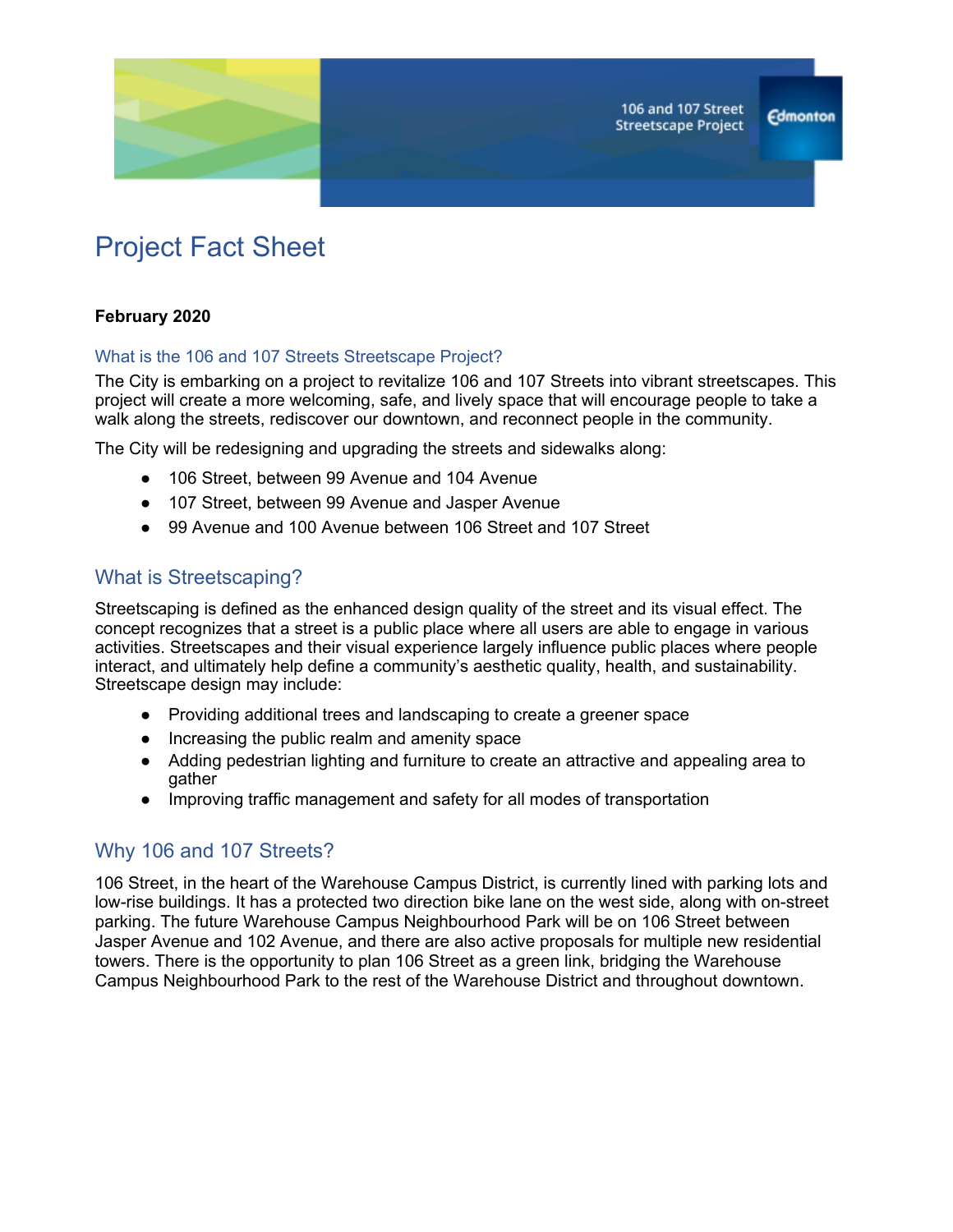

107 Street has one of the highest pedestrian counts in the downtown, given its proximity to the Legislature, NorQuest College, MacEwan University and the Corona LRT station. It is lined with public office buildings and is currently part of the downtown bike network between 99 Avenue and 100 Avenue.

107 Street is envisioned as a green corridor that will connect the future Warehouse Campus Neighbourhood Park and the Legislature grounds, as identified in the draft Downtown Open Space Master Plan.

# What are the benefits of the project?

Streets play an important role in how people experience and view a city or neighbourhood. Streetscaping 106 and 107 Streets, as planned in the Capital City Downtown Plan, will revitalize the area by creating an inviting space for people to walk, shop and gather. The project intends to turn 106 and 107 Streets into a destination—a place all Edmontonians can be proud of—as well as a symbol of the vitality of Edmonton's downtown and the city as a whole. This plan calls for a high-quality pedestrian experience that will attract more visitors to the downtown core.

# What is the Capital City Downtown Plan?

The City of Edmonton is breathing new life into its downtown core by creating a more vibrant, welcoming and safe place for people who work, live and play in our downtown.

The Capital City [Downtown](https://www.edmonton.ca/projects_plans/downtown/capital-city-downtown-plan.aspx) Pla[n](https://www.edmonton.ca/projects_plans/downtown/capital-city-downtown-plan.aspx) (approved in 2010) sets a course for City investment in catalyst projects designed to promote a more vibrant downtown with a bold vision that is:

- Sustainable and vibrant by encouraging more people to live, work and play;
- Well designed by enhancing the downtown neighbourhoods; and
- Accessible by linking the neighbourhoods of downtown with each other.

The plan addresses the people services and facilities required to maintain and strengthen a healthy and complete downtown community.

For more information about the City's Downtown vision and plan, please visit the City's [website](https://www.edmonton.ca/projects_plans/downtown.aspx)

## What will be the impact to traffic flow as a result of more pedestrian oriented streets?

Motor vehicles will experience a slightly slower environment between intersections due to narrower traffic lanes. At signalized intersections, motor vehicles will be provided with adequate green-light time to avoid excessive delays. Increased pedestrian volume may create some additional delay for motor vehicles turning at intersections. Pedestrian oriented streets, however, may result in a replacement of motor traffic with foot traffic, offsetting any increase in delay.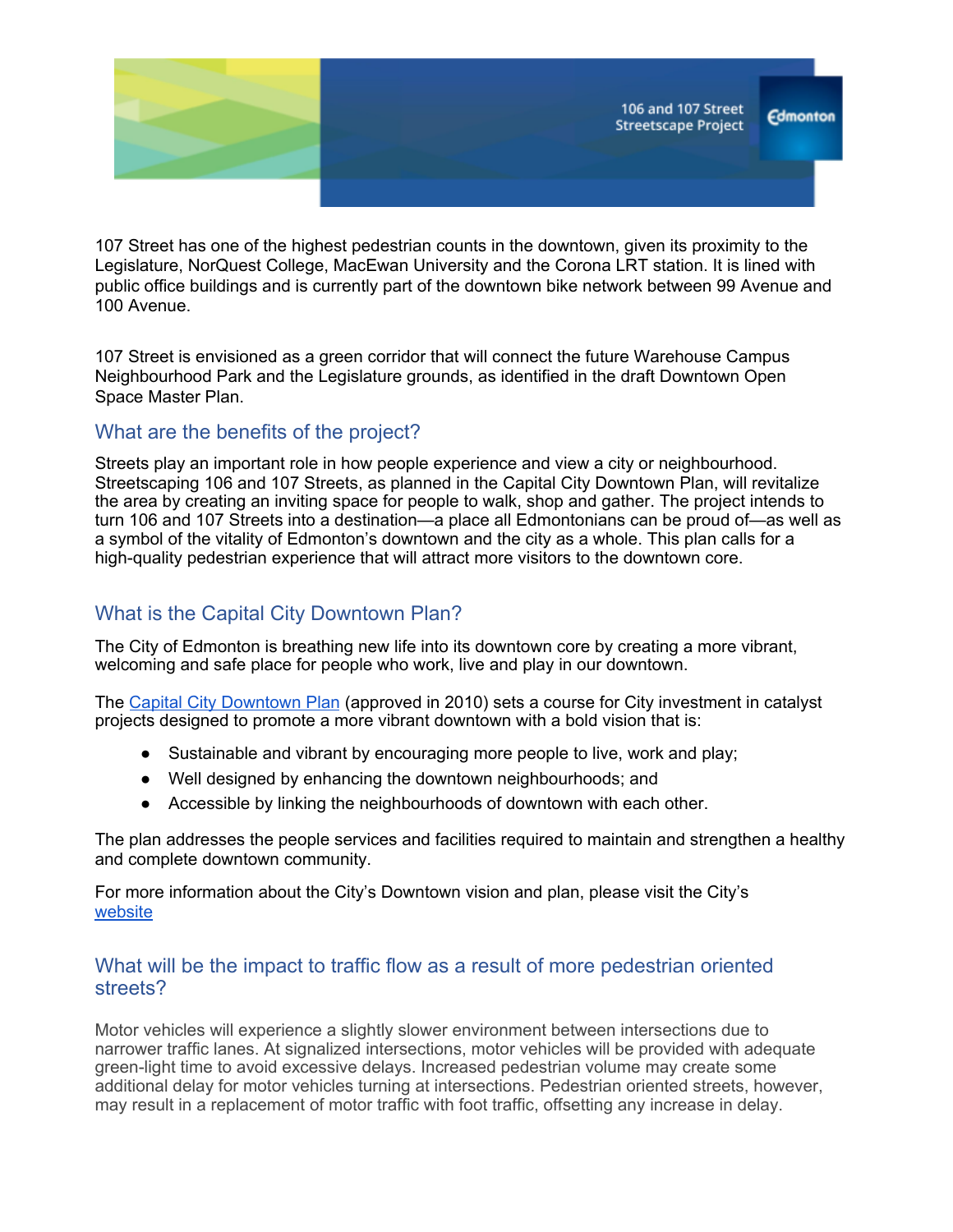

## How will wider sidewalks impact traffic lanes?

The opportunity to further improve the pedestrian experience by repurposing traffic lane space is being examined. The existing traffic lanes are wider than necessary. Traffic lanes may be narrowed to allow for the widening of sidewalks to enhance the pedestrian space.

# How will people who bike be accommodated on 106 and 107 Streets?

The City of Edmonton has designated 106 Street from 100 Avenue to 104 Avenue as a key north-south corridor for the Downtown Bike Network. Protected bicycle facilities on 106 Street are expected to remain. The project will examine both 106 and 107 Streets for opportunities to further improve the bicycle network while balancing the needs for pedestrian, transit user, and vehicular space.

Based on feedback from public engagement in the Fall of 2019, the draft Concept Plan proposes shifting the bike facility currently on 107 Street to 106 Street between 100 Avenue and 99 Avenue. The project team will explore this opportunity further and engage stakeholders and the public.

# What is the Project Timeline?

| <b>Project Activity</b> | <b>Schedule</b>             |
|-------------------------|-----------------------------|
| <b>Visioning</b>        | August to October 2019      |
| Draft Concept Plan      | November 2019 to April 2020 |
| Final Concept Plan      | Spring 2020                 |

## How can I get involved?

During Phase 2, the City invites the public to help refine the draft Concept Plan for 106 and 107 Streets.

#### **Public Drop-In Event**

You are invited to attend the Public Drop-In Event to learn about the project, ask questions, and provide feedback or concerns to project team members.

Date: March 11, 2020 Time: 11:30am - 1:30pm, and 4:00pm - 7:00pm Location: First Edmonton Place, Main Lobby, 10665 Jasper Avenue

#### **Online Survey**

If you are unable to participate in person, we encourage you to complete the online survey for this project.

Survey will be open from: March 12 to March 25, 2020

[edmonton.ca/106and107Streets.](https://www.edmonton.ca/106and107streets)